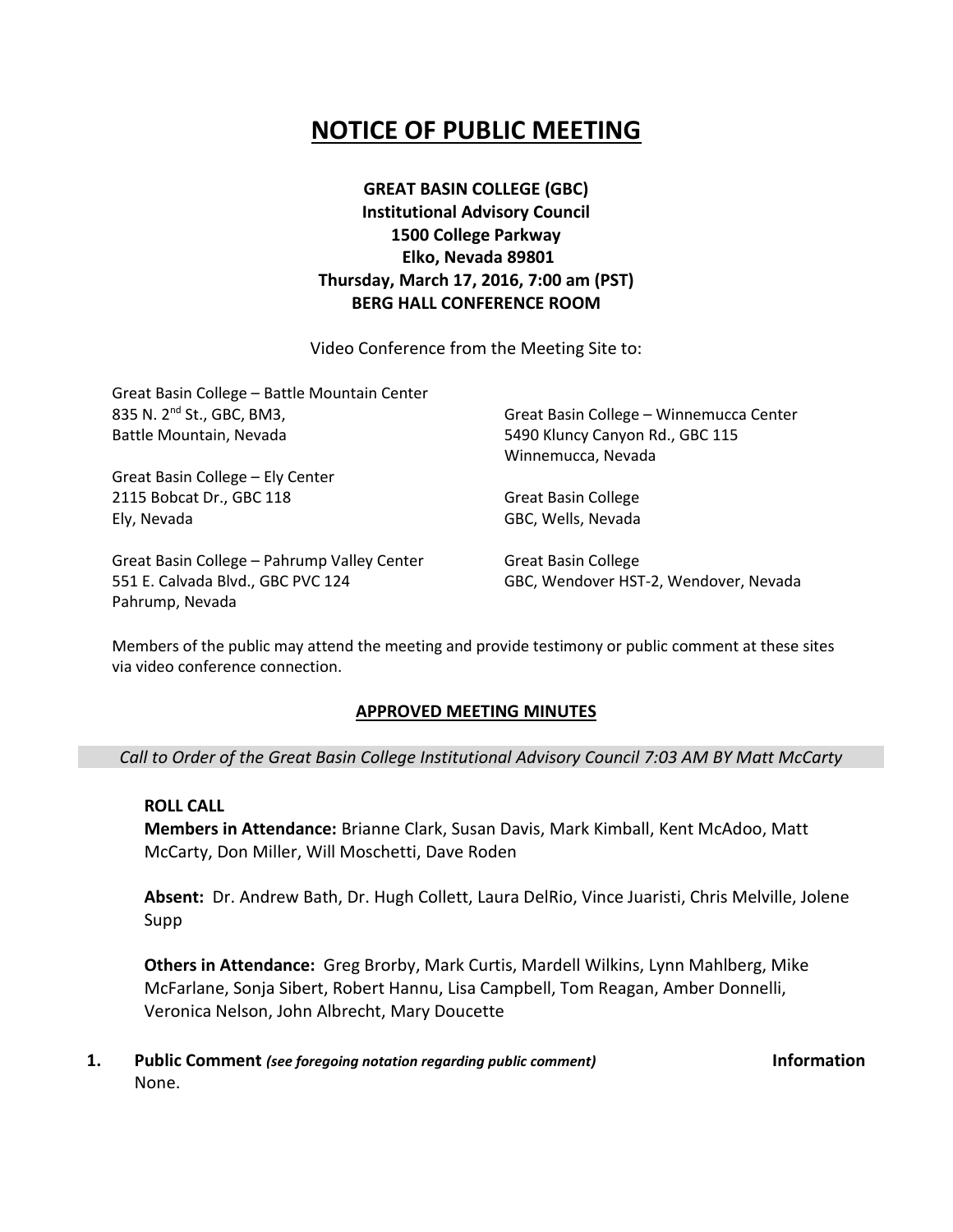### **2. Approval of Minutes –** *Matt McCarty* **Information/Action**

The GBC Institutional Advisory Council reviewed the minutes of the GBC IAC meeting on January 21, 2016 and the Special Meeting of the GBC IAC on February 18, 2016. **MOTION:** by Dave Roden to approve the minutes of both meetings; seconded by Will Moschetti; motion was **APPROVED.** 

# **3. President's Report –** *Dr. Mark Curtis* **Information**

GBC President Mark Curtis provided the GBC IAC with updates on the following subjects:

- A. State College President Curtis reported the State College plan has been accepted by the chair of the Board of Regents, the chair of the Academic, Research and Student Affairs Committee and will go to the full Board of Regents as an information item at their June meeting. President Curtis will do a formal presentation at that time. There could be action on the item as early as the September Board of Regents' meeting. There may be a need for people to talk about it at the public comment period in September. President Curtis presented his draft presentation to the IAC for input. Discussion and comments to improve the presentation were given to President Curtis by the IAC. Mark Kimball asked if there is any opposition. President Curtis stated that there is more support at the Regents level than what you would think. The vote won't be unanimous. It will still be very challenging to get the vote, but President Curtis is optimistic. There was a discussion on delaying the vote until 2017 when there will be new Regents seated.
- B. Pahrump Land Acquisition Update President Curtis reported we are getting the campus plans updated. He will provide an update at the next meeting.
- C. Budget Enhancement Request President Curtis reported that GBC, and all state agencies, have been told to expect a 5% budget reduction. That is \$550,000 for GBC. President Curtis believes we will gain some money with weighted student credit hours for work force developments classes. President Curtis and his executive staff are preparing a contingency plan for worst case scenarios.

# **4. GBC Foundation Update –** *Greg Brorby* **Information**

# GBC Foundation Director Greg Brorby gave an update on Foundation activities. Greg reported there is a donor appreciation event planned for April  $7<sup>th</sup>$  that will showcase what the department are doing and what their needs are with the highlight being the Virtual Humanities Center. There will be a VHC presentation in the Theatre. August  $1<sup>st</sup>$  is the deadline for the grant match.

Greg reported the Alumni Association Taskforce has established a mission statement and guiding principles. They are working on a fee structure and benefits. They hope to launch at the May commencement.

# **5. Board of Regents' Community College Committee Update –** *Matt McCarty*

#### **Information**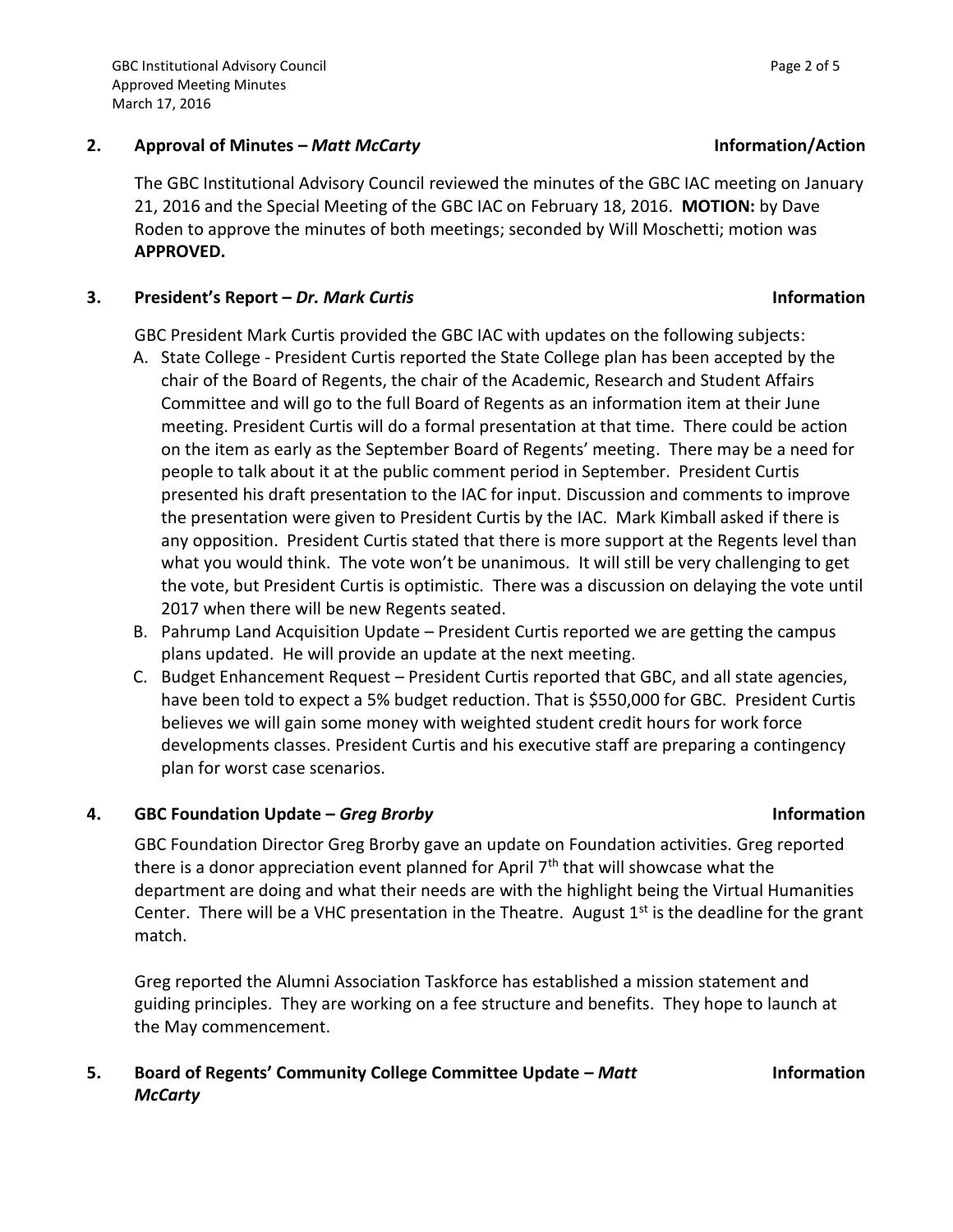GBC IAC Chair Matt McCarty gave an update on the previous meeting of the NSHE Board of Regents' Community College Committee. Matt reported the IAC chairs presented and the Presidents talked about programs. Matt presented a report to the full Board of Regents' meeting. They were concerned and want to be sure the IACs had industry represented. Matt reported to them that we are quite happy with the representation that we currently have on the IAC. In his report Matt also mentioned that the GBC IAC was disappointed that Gov. Sandoval gave \$1 million to WGU and is making commercials for them. The money actually did not come from state funds but from USA Funds. President Curtis added that WGU will not be a threat to us as you have to be a fulltime student and it is \$3,000 every 6 months for one class or how every many classes that you can. Seventy percent of our students are part-time and its cheaper. The IAC was disappointed that the Governor would publicly support WGU when GBC has similar offerings and an outstanding reputation for offering online degrees.

### **6. Vice President Reports and Questions Information**

The GBC Vice Presidents will give a verbal report and answer any questions:

- A. Academic Affairs/Assessment Dr. Mike McFarlane reported the accreditation report was submitted on February 29, 2016. The accreditation visit will be April 13-14, 2016. The full visit will be in April 2020. The emphasis going forward will be on assessment and planning. We have to assess everything that we do in all areas. Dr. McFarlane announce he will be retiring after the accreditation visit next month with June being his last month. In other news Dr. McFarlane reported the two bachelor degrees were approved. The two new degrees were split from the BAIPS to be their own degree program (Social Science and Natural Resources). President Curtis thanked Dr. McFarlane for his 33 years of service to the college.
- B. Student Services– Lynn Mahlberg reported that the partnership meeting with the 10 county school districts went very well. The focus of the meeting was dual enrollment. There is a Career Fair scheduled for the Elko Campus on April  $12<sup>th</sup>$ . There is a big open house scheduled for March 28 in Pahrump for nursing students on the synchronized learning. A nursing student won 1<sup>st</sup> place at a national poster contest. Our students compete very well at the national level.
- C. Business Affairs Sonja Sibert reported the biennial budget planning process has started. Deadlines for submitting the budgets are the  $1<sup>st</sup>$  week in April. We are planning for the audit and financial statements for the year ending June 30<sup>th</sup>. Sonja has been busy with the WorkDay implementation process. There has been two rounds of testing. We are one year into the project and there may be some adjustments to the project time lines.

# **7. Formal Support of the State College Concept – Matt McCarty <b>Information/Action**

The GBC IAC discussed a draft letter of support and there was discussion on whether to spell Great Basin College out every time it is mentioned in the letter or spell it out the first time and use GBC thereafter. **MOTION:** by Will Moschetti to approve the letter of support for state college; seconded by Don Miller; motion was **APPROVED** unanimously.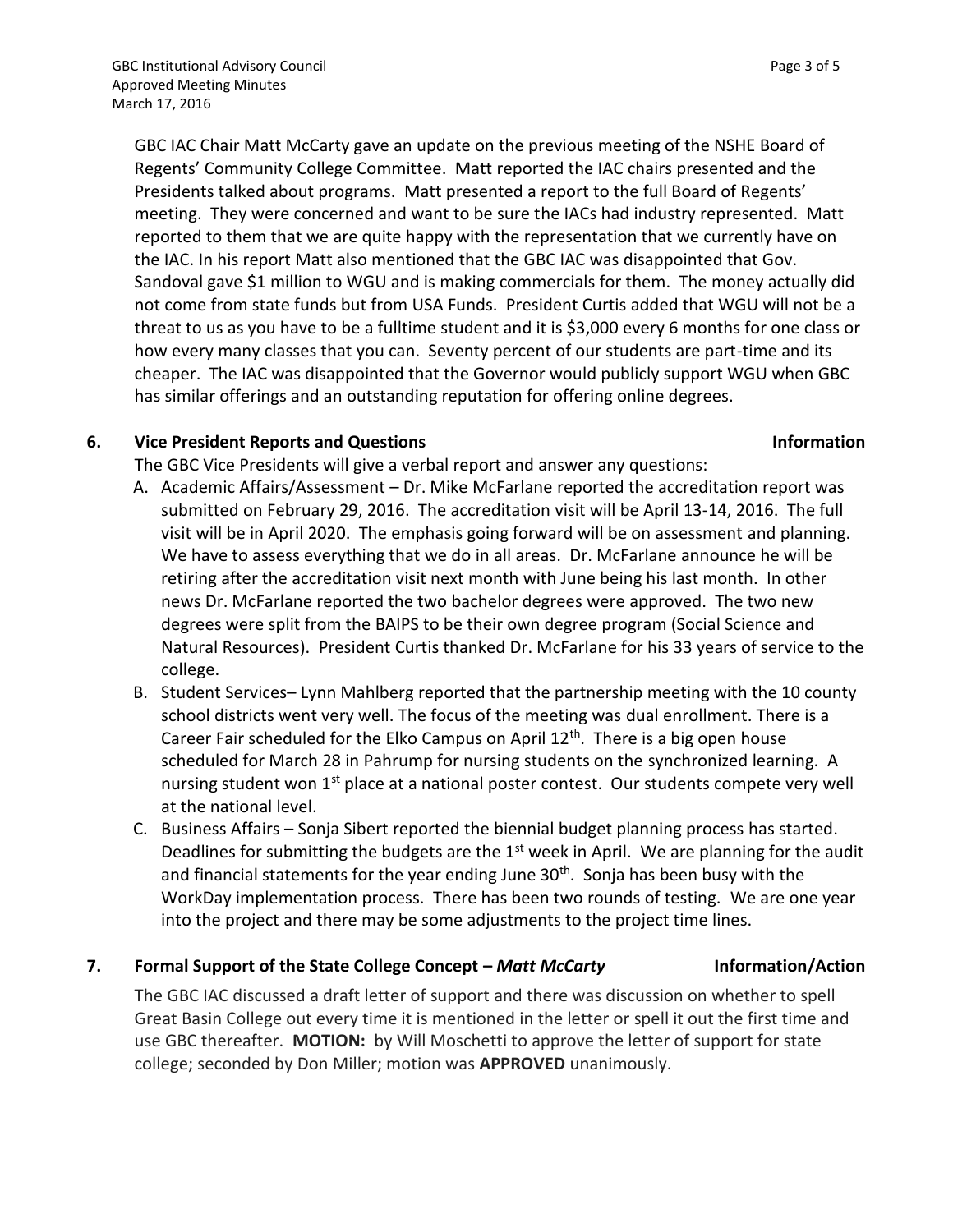### **8. Member Report Information**

Each committee member will be given an opportunity to provide a verbal report.

- A. Ely *Dr. Andrew Bath no present.*
- B. Elko Brianne Clark no report.
- C. Elko Dr. Hugh Collett not present; no report.
- D. Battle Mountain Susan Davis reported on the County building that the college was hoping to take over. The pipes broke over Christmas and now the building is gutted for repair. We still do not know if we will be taking the building over. On another note, Susan reported that students are taking a great interest in what is happening on the national political front.
- E. Wells Laura DelRio not present; no report.
- F. Washington DC Vince Juaristi not present; no report.
- G. Pahrump Mark Kimball reported a committee was formed for land acquisition and they are working with the planning commission and the county road input. They are making great progress.
- H. Elko Kent McAdoo no report.
- I. Elko Matt McCarty reported the Elko Area Chamber Government Affairs Committee is keeping an eye on the political things like the commerce tax discussion. The Chamber did not vote in support of the referendum petition and they are neutral for the commerce tax. Elko County is looking into enhancing the 911 for north east Nevada. They currently do not have the ability to know where a line is calling from and they have to do a reverse look up through Frontier or the cell phone carrier. If it goes it would mean \$.25 additional per month per phone line. For businesses it would be \$2.50/line. Matt also reported the Elko Meeting Center is doing very well.
- J. Wendover Chris Melville not present; no report.
- K. Elko Don Miller no report.
- L. Elko Will Moschetti reported the Rotary club recently hosted young business women from Russia. Will also mentioned the Elko Daily Free Press editorial in favor of GBC becoming a state college.
- M. Winnemucca Dave Roden recommended Lisa Campbell provide the report. Lisa Campbell reported this year's Regent Scholar Award is going to Alicia Leon a Winnemucca nursing student. The Winnemucca center is hosting a community career fair on April  $7<sup>th</sup>$ . This is the first time and there are thirty committed businesses so far.
- N. Wells Jolene Supp not present; no report.

### **9. New Business Information**

Bob Dolezal thanked everyone for the work that they are doing on behalf of Great Basin College and wished good luck at the Board of Regents' meeting. The next scheduled meeting is May 19, 2016.

**10. Public Comment** *(see foregoing notation regarding public comment)* **Information** None.